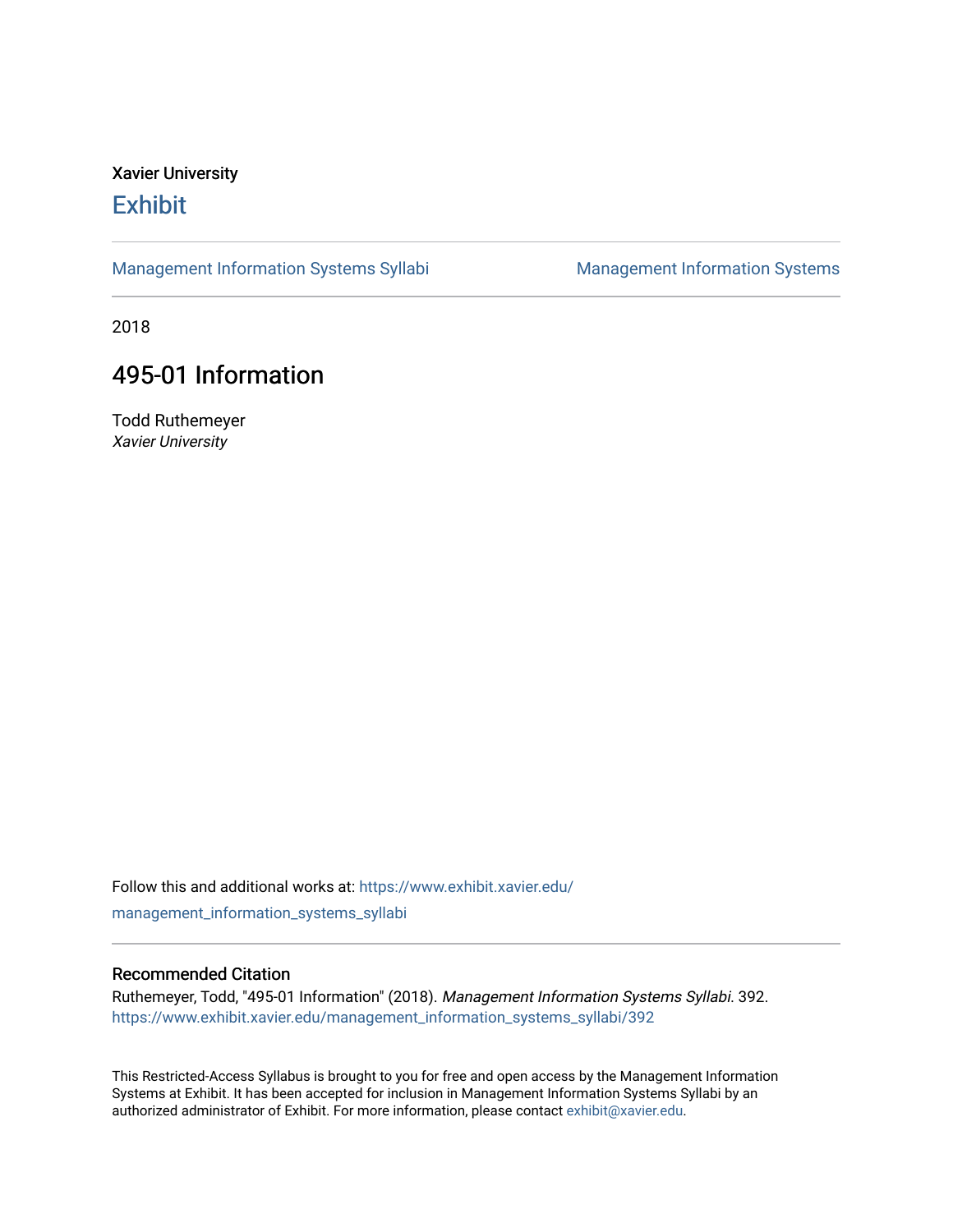### **Info 495**

Xavier University HAI 15 / SMH 218 Spring 2018

#### **Scheduled Meeting Time**

Mondays 6:00 PM

**Instructor:** Todd A Ruthemeyer **Email:** ruthemeyert1@xavier.edu **Phone:** 513/327-8633 **Instructor:** Brett S. Stowell **Email:** stowellbs@xavier.edu **Phone:** 513/745-2922 **Google Hangouts:** profstowell **Google Voice:** 513/402-2488 **Office / Mail Drop:** Smith 221 **Office Hours:** M/W Before & After 6pm Class, T/R 10-11:30, 3:45-5:00 **Text:** Adventures of an IT Leader: Robert D Austin, Shannon O'Donnell, Richard Nolan Making Things Happen: Mastering Project Management: Scott Berkun Good Strategy, Bad Strategy: The Difference and Why it Matters: Richard P. Rumelt

**Williams College of Business Mission:** "We educate students of business, enabling them to improve organizations and society, consistent with the Jesuit tradition."

**Our Vision:** This is the capstone of your undergraduate degree. The classes you have taken throughout your educational path have been preparing you for work outside of academia. As graduates you will be expected to take your training and knowledge and apply it to real world situations. Our goal in this course is to expose you to various scenarios, with the goal of helping you utilize your skills developed through your classwork to find appropriate solutions to real world examples. There are no perfect answers to these problems. However, it is our hope that by the end of the course, you will be able to bring all of your experience to bear in order to find workable solutions. We guarantee that the ability to assess, plan, execute, and projects will serve you well in your future endeavors.

**Course Description:** This course is designed to familiarize you with some of the basic project management tools and techniques used to assess business needs, plan a solution, and manage that plan into implementation. As such, class time will be divided between reviewing homework assignments, introducing new material, discussing real-world applications, and employing newly introduced skills.

**Course Materials:** In addition to the text, you are responsible for materials posted on Canvas ([http://canvas.xavier.edu\)](http://canvas.xavier.edu/). Homework assignments, supplemental reading, and other information will be posted regularly.

**Attendance**: Attendance will be taken. Excessive absences may negatively impact grade.

**Grades:** Your final grade will consist of: in class exercises (10%), case studies (10%), regular homework (20%) and group project work (60%). Possible grades are A (95-100), A- (90-94.9), B+ (85-89.9), B(80-84.9), B- (75-79.9), C+ (70-74.9), C (65-69.9), C- (60-64.9), D (50-59.9), F (Below 50). You must earn at least a "C-" on the project in aggregate to pass the class; the instructors reserve the right to provide anyone receiving a failing grade on the project an opportunity to demonstrate the required competency, replace the grade with a 60%, and thus pass the class, if just cause is shown. No other extra credit is available.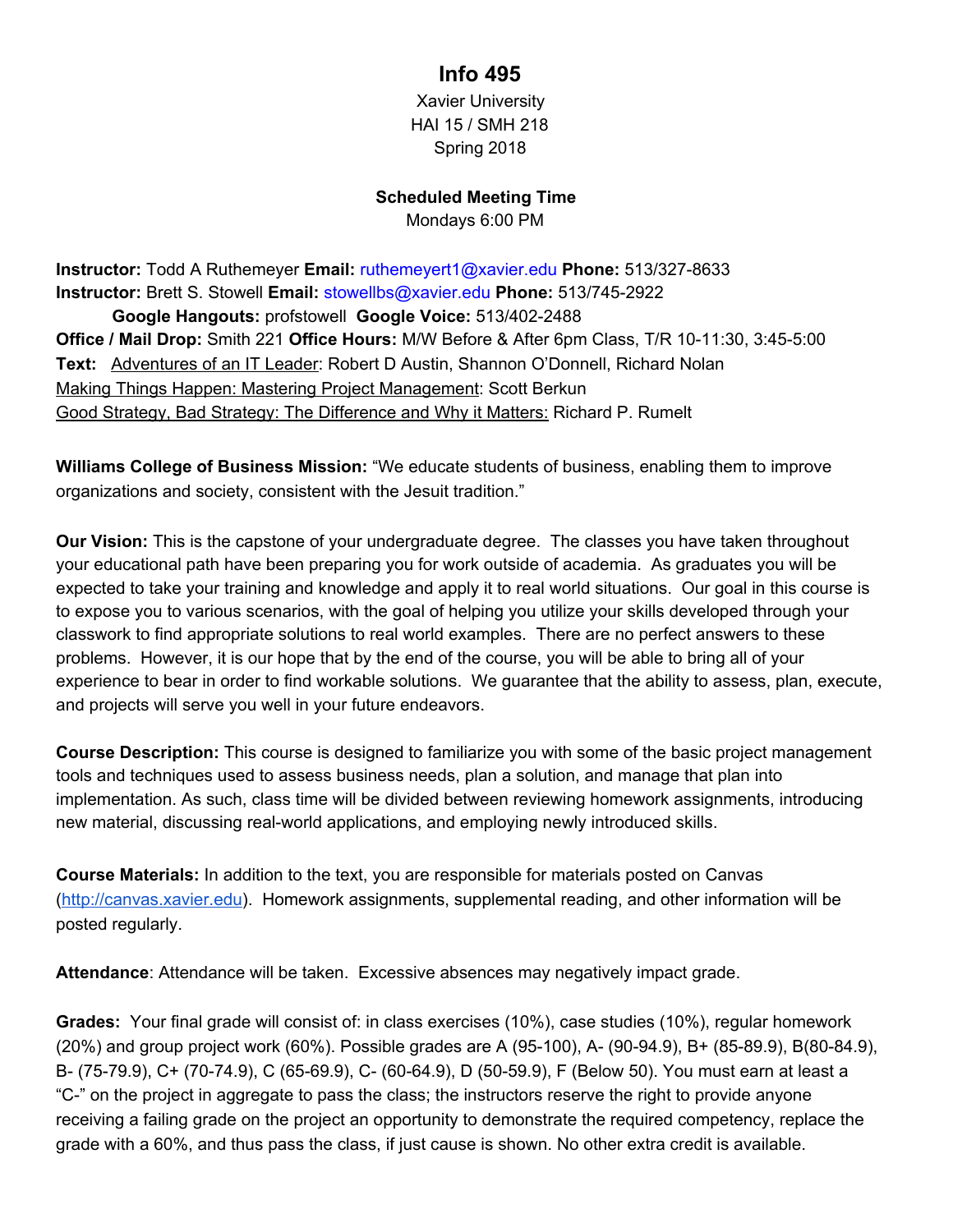**Due Dates:** Due dates are firm. Students are expected to contact the instructor prior to an expected absence to make arrangements. Late assignments will receive no credit.

**Academic Honesty:** Do your own work. Review Xavier's Academic Honesty policy for more information.

**Xavier University Policies:** Xavier University policies regarding privacy rights, incomplete work and attendance, and academic honesty will be strictly enforced. Please see the current University catalog for more on these policies.

| <b>Class</b> | <b>Topics Covered</b>                                                                                                                                                                    | <b>Materials/Readings To be</b><br>completed before class                                  | <b>Assignments Due</b>  |
|--------------|------------------------------------------------------------------------------------------------------------------------------------------------------------------------------------------|--------------------------------------------------------------------------------------------|-------------------------|
| 1/8          | Intro to Course<br>Introduction to Xavier's<br>Library<br>Why IT PM is(n't) so<br>different                                                                                              |                                                                                            |                         |
| $1/15$       | <b>MLK Day - University</b><br><b>Closed</b>                                                                                                                                             |                                                                                            |                         |
| 1/22         | <b>General PM review</b><br>Intro to SDLC<br><b>PMP Overview</b><br><b>Perils of Waterfall</b>                                                                                           | Read Good Strategy 1-2<br><b>Read Making Things</b><br>Happen Ch 3                         | Present Rum 1<br>Report |
| 1/29         | Agile & Scrum, the "new"<br>IT project management,<br>and its pitfalls.<br>Dev/Ops, the "new, new"<br>IT project management<br>Why the business/client<br>doesn't know what they<br>want | Read Good Strategy 3-6<br><b>Read Making Things</b><br>Happen Ch 2<br>Read Agile Manifesto | Present Rum 2<br>Report |

### **Tentative Course Calendar**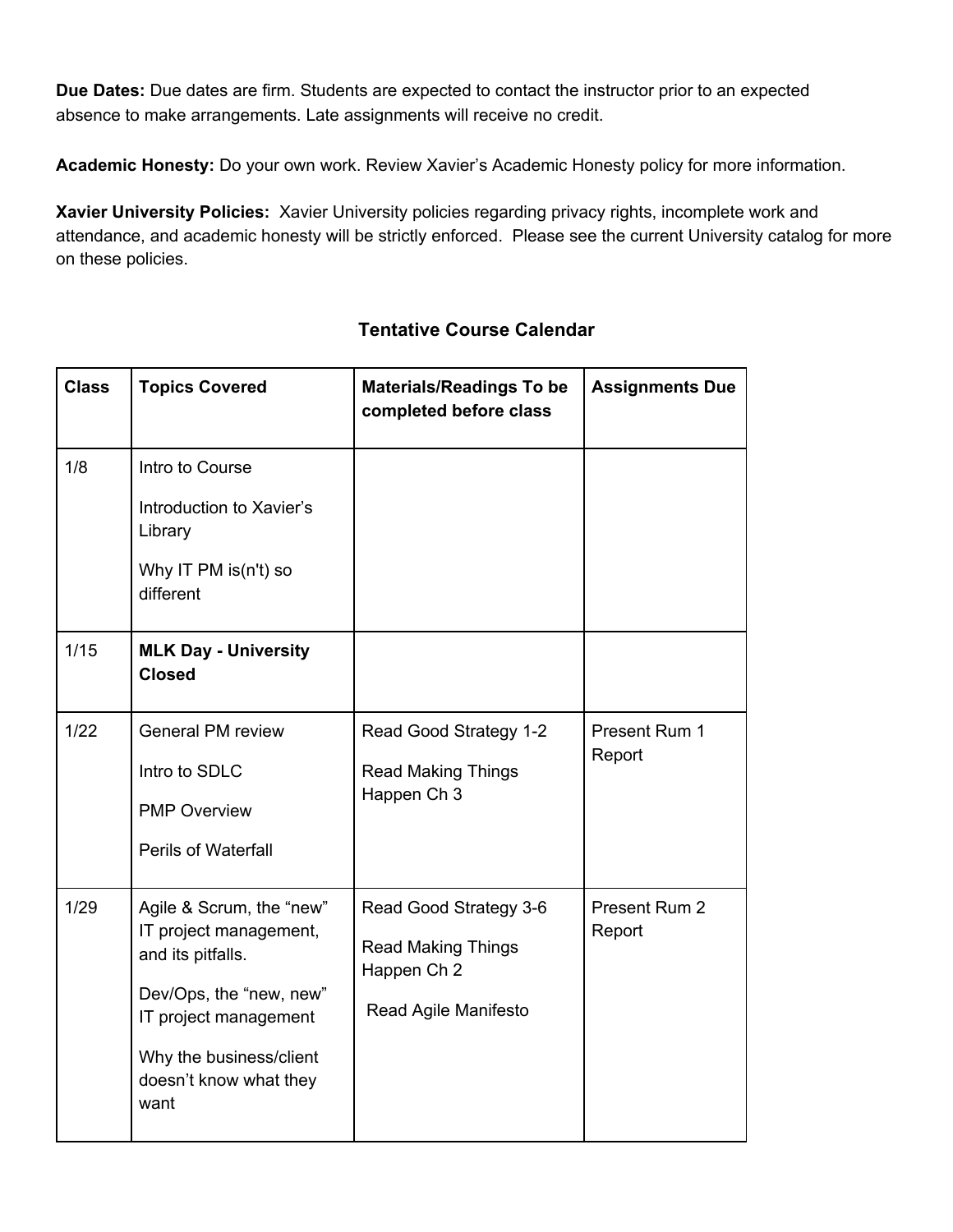| 2/5  | How to gather<br>requirements (Business,<br>Technical, Functional)<br><b>Project 1 Assignment</b>                                                                                                      | <b>Read Making Things</b><br>Happen Ch 7      | Group plan                               |
|------|--------------------------------------------------------------------------------------------------------------------------------------------------------------------------------------------------------|-----------------------------------------------|------------------------------------------|
| 2/12 | Why you need a<br>framework<br>"Scrumfall", hybrid<br>environments<br>'We manage the projects<br>we have, not the projects<br>we want'<br><b>Types of IT Projects</b>                                  | <b>Read Making Things</b><br>Happen Ch 5      | Project<br><b>Requirements</b>           |
| 2/19 | You don't know what you<br>don't know, worse, you<br>think you do know - or -<br>How to manage projects<br>you don't understand, and<br>how to kill them if needed.<br>Group work                      | <b>Read Making Things</b><br>Happen Chapter 8 | <b>Project Update</b>                    |
| 2/26 | To every project there is a<br>season<br>Sunsetting, planned<br>obsolescence;<br>Sunk costs are a fallacy.<br>When to say it didn't work<br>and move on;<br>Upgrade plans. Didn't I do<br>this before? | <b>Read Making Things</b><br>Happen Ch. 9     | <b>Project Progress</b><br><b>Report</b> |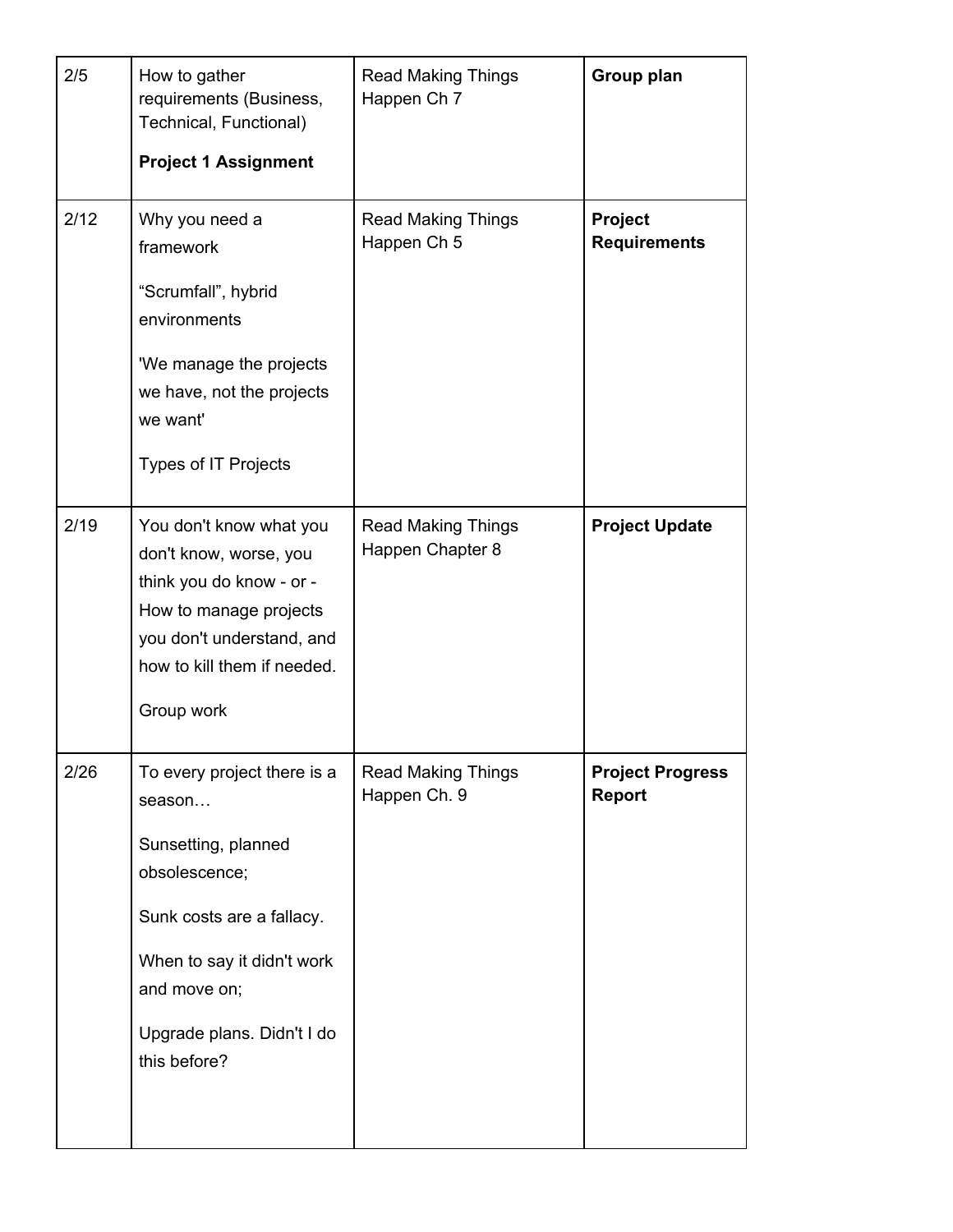| 3/5  | <b>Spring Break - No Class</b>                                                                                                                                                                                                                                     |                                                                                                             |                                                        |
|------|--------------------------------------------------------------------------------------------------------------------------------------------------------------------------------------------------------------------------------------------------------------------|-------------------------------------------------------------------------------------------------------------|--------------------------------------------------------|
| 3/12 | Change management<br>Scope creep: what is it,<br>how to deal with it                                                                                                                                                                                               | <b>Read Good Strategy</b><br>Chapter 14<br><b>Read Making Things</b><br>Happen ch 10                        | Present Rum 3<br>Report                                |
|      | Meetings, emails, phone<br>calls, when to use each                                                                                                                                                                                                                 |                                                                                                             |                                                        |
| 3/19 | Reporting - what actually<br>matters.<br>You're behind schedule<br>and/or over-budget, what<br>do you do?                                                                                                                                                          | <b>Read Making Things</b><br>Happen Ch 11<br>Have read at least through<br>Adventures of IT Leader ch<br>12 | <b>Project</b><br><b>Requirements</b><br><b>Update</b> |
| 3/26 | Evaluating status updates<br>Vendor/Relationship<br>management. When to<br>outsource vs hire<br>Group Work                                                                                                                                                         | Have read at least through<br>Adventures of IT Leader ch<br>14                                              | <b>Project Update</b>                                  |
| 4/2  | <b>LAST DAY OF EASTER</b><br><b>BREAK - WE DO HAVE</b><br><b>CLASS</b><br>Tools are tools, and are<br>only as good as the mind<br>that wields them.<br>Technology tactics vs<br>strategy.<br>Technology supports<br>Process/Strategy, not the<br>other way around. | <b>Review rules for Puerto</b><br>Rico Board Game                                                           | <b>Project Update</b>                                  |